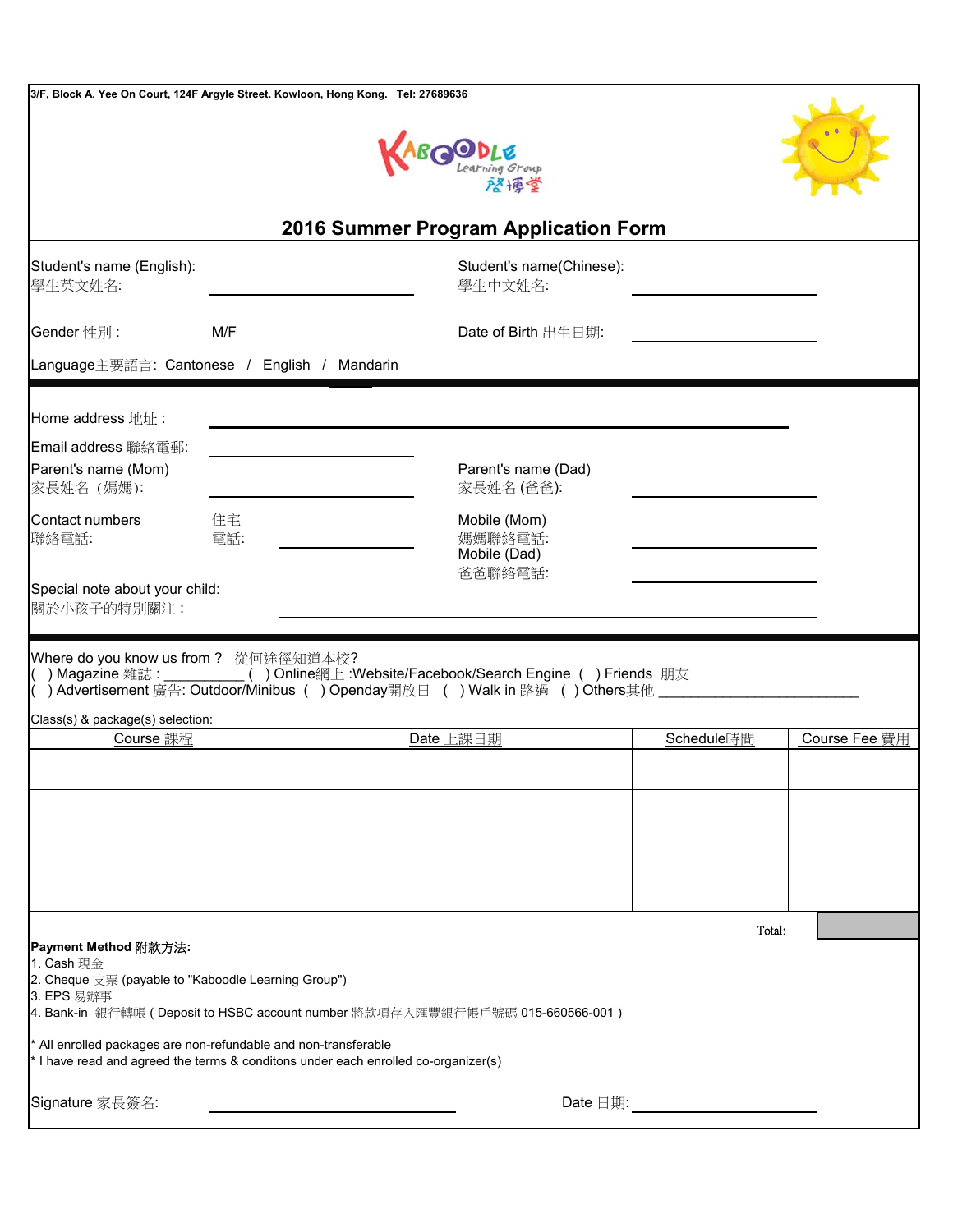# 報名 /付款辦法:

- 請將報名表格傳真 (2768 7236)或致電本中心 (2768 9636)留位登記。

\* 報名表格請於 www.kaboodle.com.hk/application 下載 時間表請於 www.kaboodle.com.hk/summer2016 下載



- 如被接納的參加者會以電話及電郵方式確認學位,請於確認後2天內把所需款項存入本中心戶口 ("香港匯豐銀行"戶口"015-660-566-001"(Kaboodle Learning Group),或到本中心繳費。

- 如以轉帳形式繳付學費,請於銀行收據上寫上學生姓名,聯絡電話號碼及所報讀之課程傳真(2768 7236)至本中心登記。

# 報名須知

1) 確認繳交學費後,學費不可以轉用於其他課程,取消報名或要求退款。

- 2) 所有暑期課程將不設補堂, 調堂及改期。
- 3) 於惡劣天氣下所取消的課堂,將不設補堂及退款。有關惡劣天氣情況的安排如下:
- 天文台懸掛一號風球或黃色暴雨警告,所有課堂如常舉行。
- 天文台懸掛號三風球或紅色暴雨警告,1 至 2 歲課程取消,2 歲以上課堂將如常舉行。
- 天文台懸掛八號風球或黑色暴雨警告,所有課堂將取消。
- 於天文台公佈暴雨/颱風警告除下兩小時後, 課堂如常上課 (以課堂開始時間計算)。

# 報名優惠:

-優惠 1:報讀兩個課程或以上,可享有 95 折優惠。 -優惠 2:於 5 月 31 日前報名及報讀兩個課程或以上,可享有 9 折優惠。 -優惠 3:於 5 月 31 日前報名,可享有 95 折優惠。

優惠條款及細則:

-以上所有優惠只適用於暑期課程

-由於 Combo 課程已包含 95 折優惠,所以不適用於優惠 1 及 2

請在以下方格,加上 √ 以示同意:

同意以電話, 電郵 及 短訊方式接收啟博堂通訊。

同意由本中心拍下的相片及影片,以作日後培訓及宣傳之用。

我已閱讀並同意該入學申請表中的所有條款。

\_\_\_\_\_\_\_\_\_\_\_\_\_\_\_ \_\_\_\_\_\_\_\_\_\_\_\_\_\_\_\_ \_\_\_\_\_\_\_\_\_\_\_\_\_